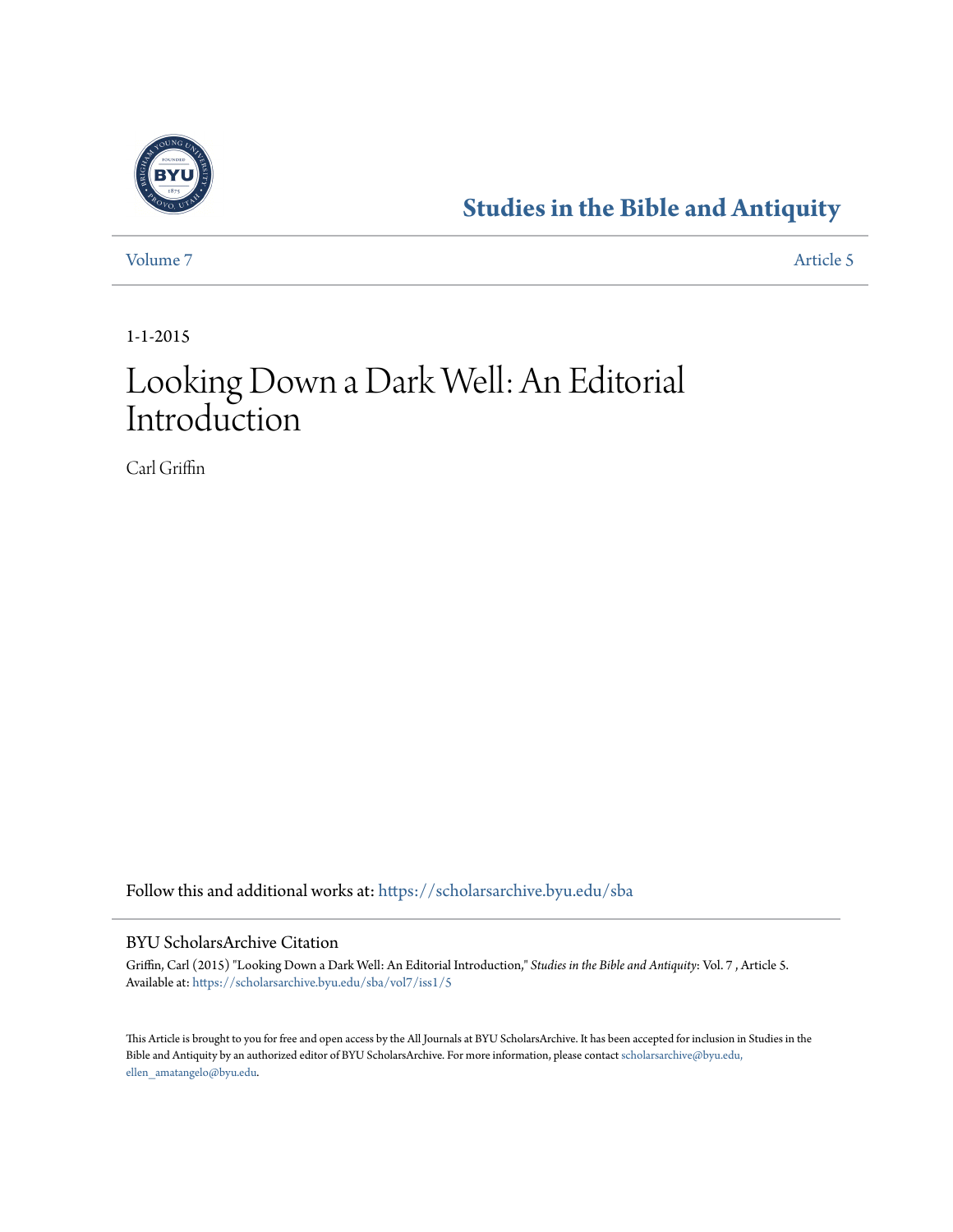## **Hugh Nibley and Early Christianity**

## Looking Down a Dark Well: An Editorial Introduction

#### *Carl Griffin*

Ten years ago Mormons mourned the loss of the most important Mormon scholar of his generation, Hugh Winder Nibley (1910–2005). *Studies in the Bible and Antiquity* is observing this decennary with a special section on Nibley as a scholar of early Christianity. We are publishing here for the first time "Preservation, Restoration, Reformation," the final chapter of a long, unpublished typescript preserved in the Nibley papers that he titled "The End of What?"

The intended purpose of "The End of What?" can only be surmised, but its broad topic is early Christianity and apostasy. It is Nibley's longest single treatment of this subject<sup>1</sup> and probably dates to the early 1950s. Just from the excerpt reproduced in "Preservation" we clearly

*Studies in the Bible and Antiquity*, vol. 7, 2015, pp. 55–58

© 2015 Neal A. Maxwell Institute for Religious Scholarship, Brigham Young University

Article DOI: http://dx.doi.org/10.18809/sba.2015.0104 Journal DOI: http://dx.doi.org/10.18809/misba.21683166

<sup>1.</sup> With the qualification that it seems to be comprised of two or more iterative discussions of the same subject matter (successive drafts?), which is itself an inviting research prospect for students of Nibley.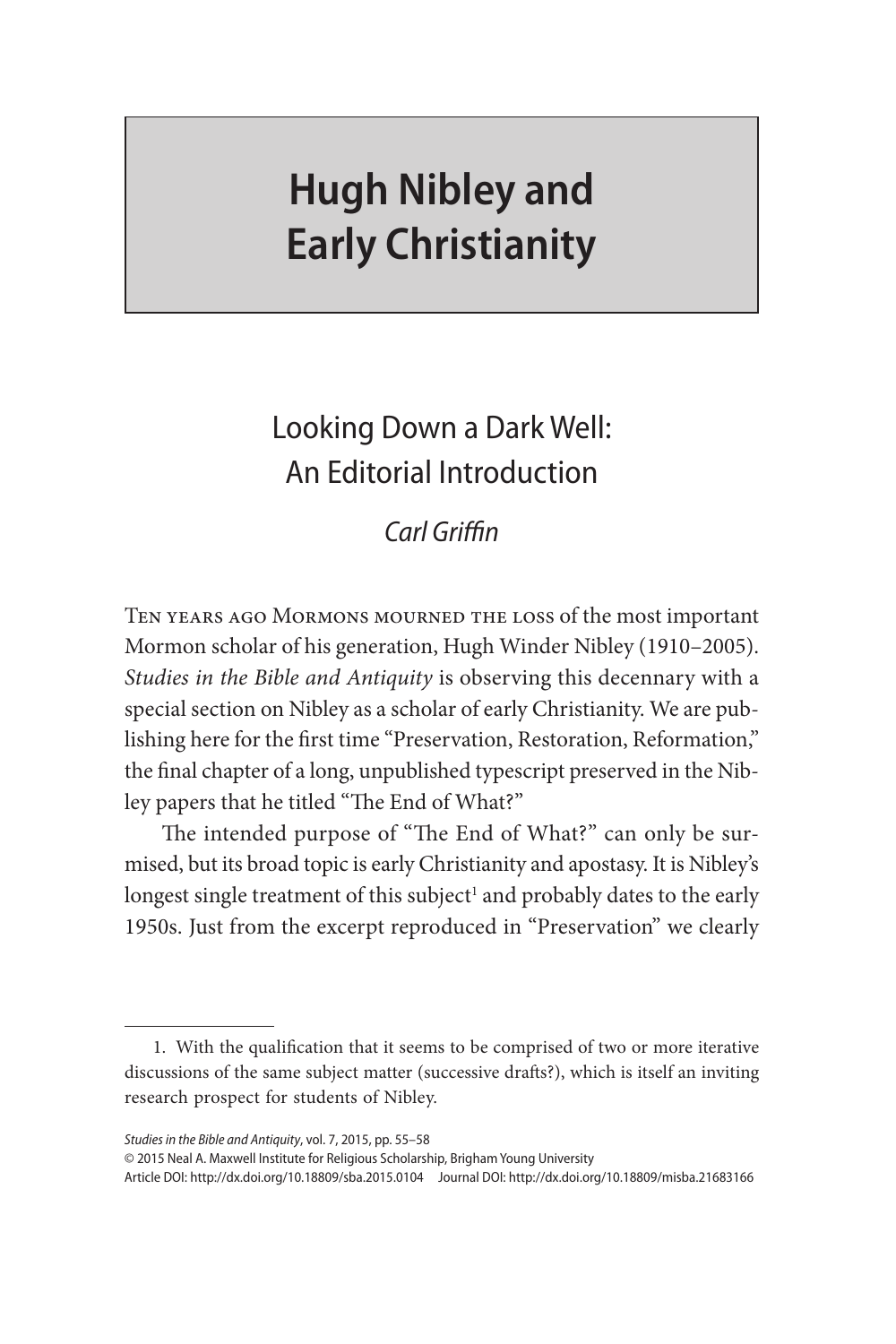see its relationship to later published works, particularly "The Passing of the Church,"<sup>2</sup> as Louis Midgley discusses.

While Nibley's manuscript bears all the hallmarks of the draft that it is—lack of references, messy overtyping, spotty handwritten changes—it is still a remarkably compelling piece of writing, with great energy and cadence. Nibley's published work can at times feel dense and opaque, even encoded. "Preservation, Restoration, Reformation" shows a relative looseness and linearity—an enthusiastic gush of insight more than crafted, blunt-force argument. Or something more of a live performance than a studio production. And as Bert Fuller shows in his introduction to it, this preliminary work has real utility for both unpacking and augmenting our understanding of Nibley's published work on early Christianity.

A generation ago, when Nibley wrote this, he was, very nearly, the only Mormon scholar engaged in the serious study of early and medieval Christianity. Today such Mormon historians number perhaps a score and are now beginning to reassess Nibley within the context of contemporary scholarship and modern Mormon inquiry. Certainly Nibley posed distinctively Mormon questions that still inform Mormon readings of Christian history.<sup>3</sup> At the same time, as shown by Daniel Becerra and Taylor Petrey, each new generation must do as Nibley did and engage its own unique questions.

Nibley was necessarily in dialogue with the scholars of his day, and those even earlier—not with us who were to come. He worked within the basic context of fin-de-siècle ecclesiastical historiography. This historiographical divide between Nibley and us may pose the greatest challenge to contemporary appreciation for the original force and creativity

<sup>2.</sup> Hugh Nibley, "The Passing of the Church: Forty Variations on an Unpopular Theme," *Church History* 30/2 (1961): 131–54; reprinted in *Mormonism and Early Christianity*, CWHN 4 (Salt Lake City: Deseret Book and FARMS, 1987), 168–208.

<sup>3.</sup> See especially Ariel Bybee Laughton, "Apostasy's Ancestors: Anti-Arian and Anti-Mormon Discourse in the Struggle for Christianity," in *Standing Apart: Mormon Historical Consciousness and the Concept of Apostasy*, ed. Miranda Wilcox and John Young (Oxford: Oxford University Press, 2014), 218–41. Several essays in this important volume discuss both Nibley and the issues I just touch on here.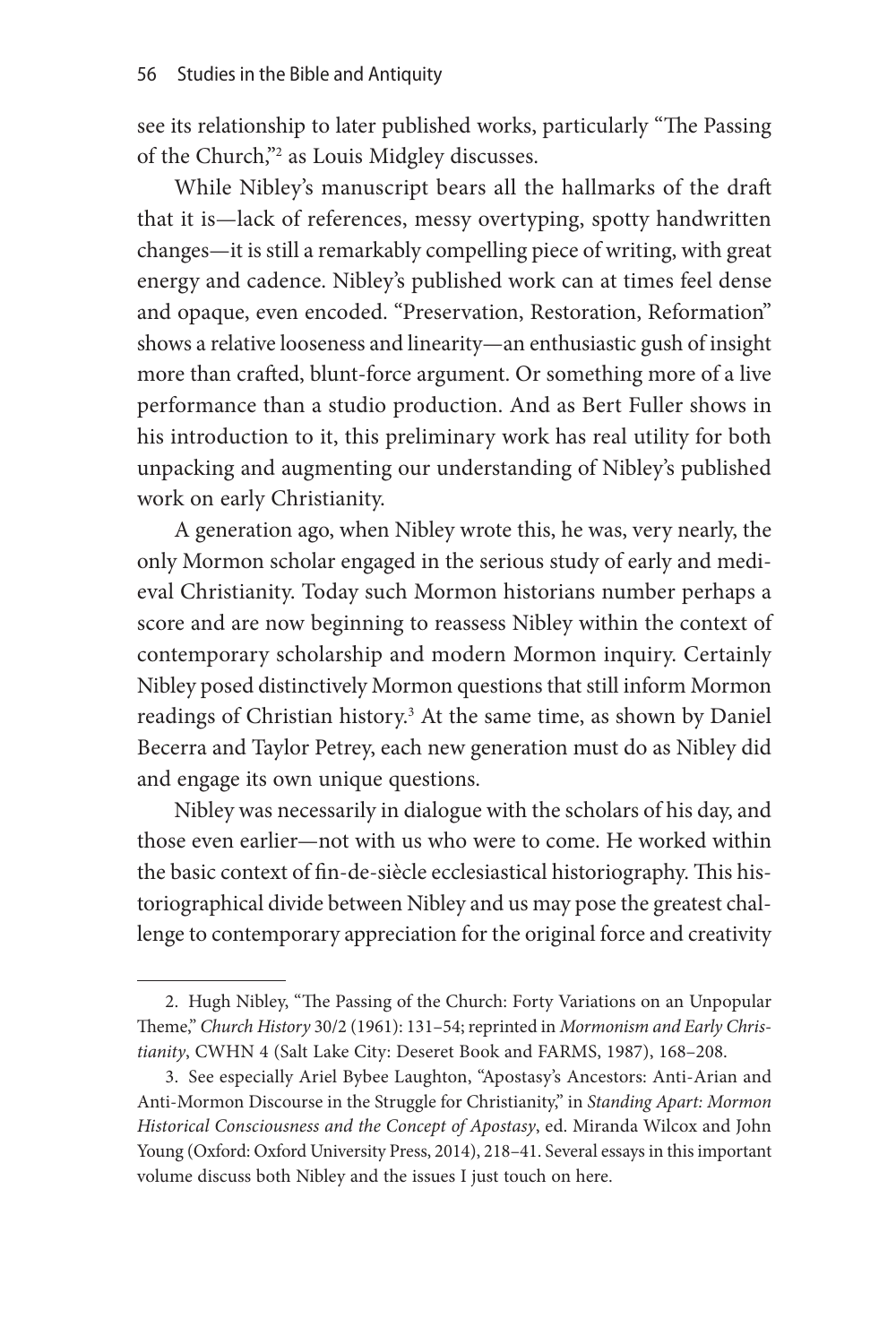of his scholarship on early Christianity. Nibley showed high antipathy toward the church historians opposite him, and we might say, with good reason. Predominant still were creaky Protestant narratives of Roman Catholic corruption and decline, recently put into new academic trim by Protestant scholars like Adolf von Harnack, the leading pre-war historian of early Christianity. Catholic scholars of course responded sharply. Nibley articulated his own distinctively Mormon narrative that dismissed both sides alike, as well as those who had recently tried, too conveniently (he says), to claim nonpartisanship under the color of science. "Since the rules no longer favor us, we will abolish them! The modern scientific credo is thus no exception to the rule that an ulterior motive has marked the writing of church history from the very beginning."4 Nibley never claimed a scientific detachment for himself that he denied to others. And while he rebuked Protestant historians for not going far enough, his intellectual debt to them was undeniably great.

It takes nothing from Nibley, I think, to suggest he was our own Mormon Harnack, and not because he cites from Harnack frequently and approvingly (though critically). Within their respective communities, both scholars were at the vanguard of conversation about the relationship of Christian history to Christian truth. Both were gifted with second-to-none intellects. It has been rightly said of Harnack that his work showed "an erudition that would probably have been attributed to witchcraft in a more supernaturalistic age."5 Nibley's erudition was equally "obscene."6 One finds in both a similar historiographical method

<sup>4.</sup> Hugh Nibley, "The Way of the Church," in *Mormonism and Early Christianity*, 213.

<sup>5.</sup> Jaroslav Pelikan, preface to *The Reality of Christianity: A Study of Adolph von Harnack as Historian and Theologian*, by G. Wayne Glick (New York: Harper & Row, 1967), xi.

<sup>6.</sup> Truman Madsen recounted this most famous Nibley anecdote: "He has memorized half the Greek poets, and when at a Biblical Society meeting Jesuit George MacRae heard him discourse without notes and then spontaneously quote thirty lines in the original, he put his hands over his face and said, 'It is obscene for a man to know that much.'" Truman G. Madsen, foreword to *Nibley on the Timely and the Timeless* (Provo, UT: Religious Studies Center, Brigham Young University, 1978), xi.